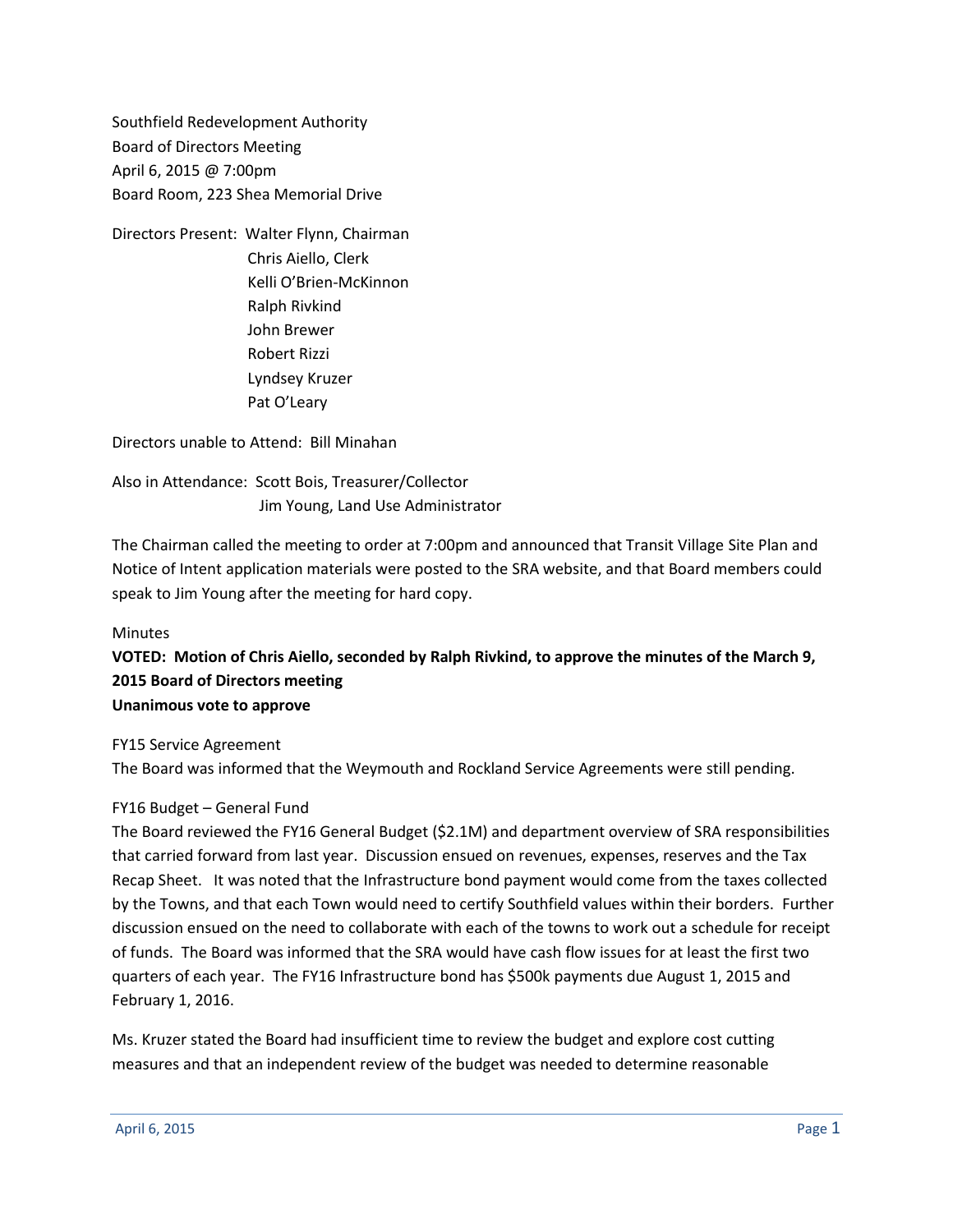expenses, and a reasonable Southfield rate that was not off-putting to developers.

Ms. O'Leary stated that more collaboration was needed with the Towns to eliminate duplication of work at the SRA.

Mr. Rivkind suggested a committee of three to conduct due diligence and report back to the Board. He was informed that the Advisory Board was the entity to review the budget and report to the Board. Mr. Rivkind stated the SRA needed to budget well and keep a financial cushion as the parkway deferral ends. Ms. O'Leary and Ms. Kruzer voiced an interest in looking into SRA finances and suggested that Bill Minahan join the group because of his background and experience on finance.

Concerns were raised that \$2 Southfield tax rate on top of Weymouth's commercial tax rate would have a negative effect on development. It was suggested that the SRA work in partnership with Weymouth on commercial development incentives.

# FY16 Enterprise Fund

The Board reviewed the \$537K Enterprise Fund Budget of which \$460K would be paid to the Town of Weymouth, based on the purchase of 22,500 units of water. The Treasurer noted that funds were reallocated within the Budget as per DOR requirements, and proposed a reduced FY16 rate structure of \$18.34/Tier 1 and \$26.34/Tier 2 billing.

The Board was informed that the Water Agreement with Weymouth would expire on June 30, 2016; the rate structure may be further reduced if SRA could renegotiate a better cost for water supply with the Mayor.

Ms. Kruzer was informed that a percentage of staff salary was charged to the Enterprise Fund for the management of the water/sewer system including permitting, compliance and billing. Professional Services included White Water Inc. for onsite water quality testing and hydrant flushing.

Mr. Rivkind was informed if the Enterprise Fund had 100% collections there could be approximately \$50K retained earnings left in the Fund.

Ms. O'Leary was informed that SRA no longer purchased, sold or inspected water meters, and that Southfield water meters were specific to the project for certain types of residential units requiring sprinkler systems.

Discussion ensued on the merits of monthly billing for commercial users/quarterly billing for residents. It was noted that the Town of Weymouth was paid monthly; and in non-irrigation months 56% of the water usage was commercial use by the apartment complex.

In other business, the Chairman noted that a meeting occurred with Secretary of Transportation to discuss the Parkway agreements; and the working group was given a 90-day procurement process to follow in order to mobilize existing capital from the FY15 TIP that would be redeployed. The working group was also informed of the remaining critical issues to be completed on the East/West Parkway Phase 2 Proposal in order for MassDOT to support full development.